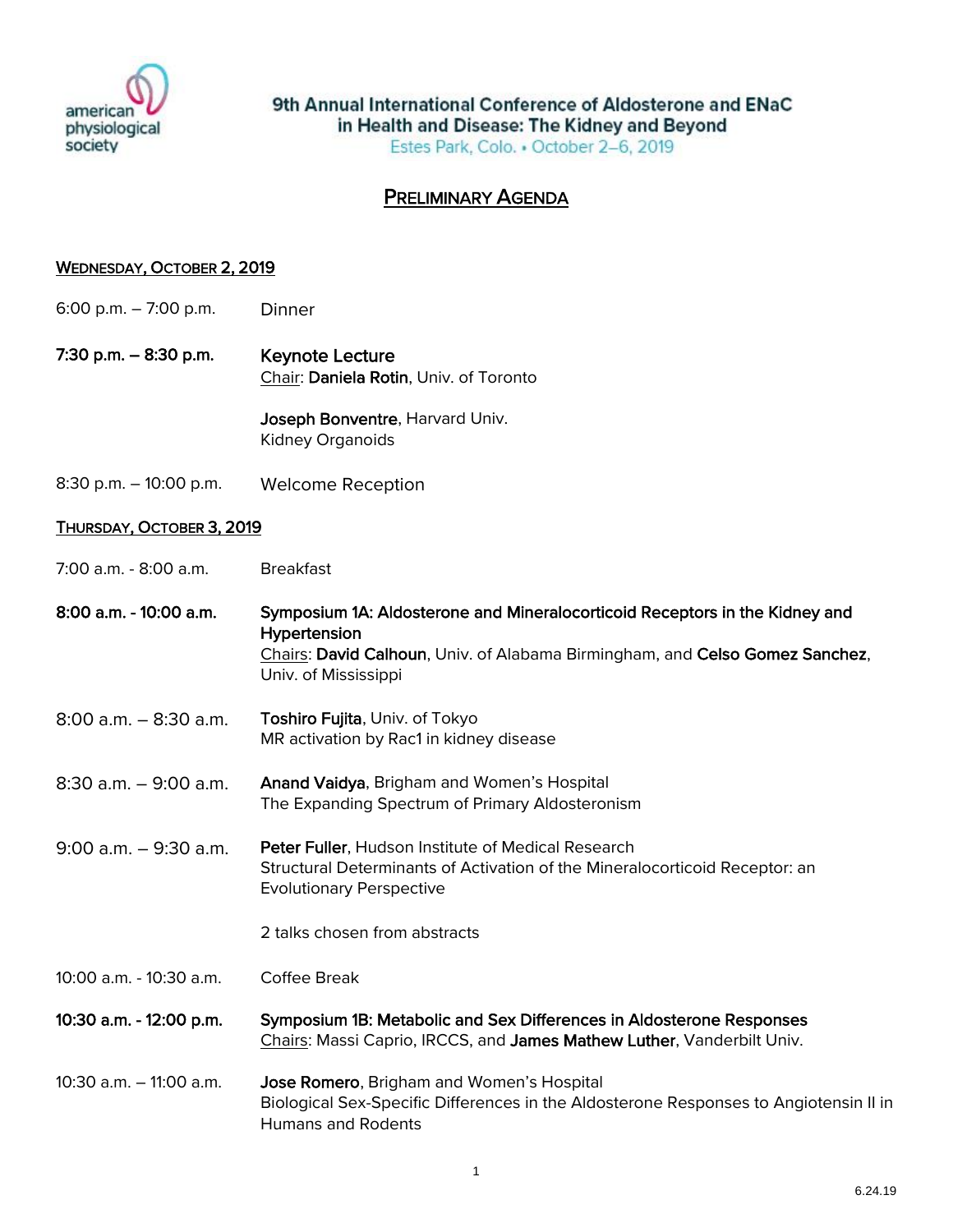| 11:00 $a.m. - 11:30$ $a.m.$ | Eric Belin de Chantemèle, Augusta Univ.<br>The Leptin-Aldosterone-Mineralocorticoid Receptor axis: a major contributor to<br>cardiovascular disease in obese females |
|-----------------------------|----------------------------------------------------------------------------------------------------------------------------------------------------------------------|
|                             | 2 talks chosen from abstracts                                                                                                                                        |
| 12:00 p.m. - 1:00 p.m.      | Lunch                                                                                                                                                                |
| 1:00 p.m. - 3:00 p.m.       | Symposium 2A: Structure Function of ENaC and Related Transporters<br>Chairs: Peter Snyder, Univ. of Iowa, and Bernard Rossier, Univ. of Lausanne                     |
| 1:00 p.m. $-$ 1:30 p.m.     | Isabelle Baconguis, Oregon Health Science Univ.<br>ENaC structure by cryo-electron microscopy                                                                        |
| 1:30 p.m. $-$ 2:00 p.m.     | Ossama Kashlan, Univ. of Pittsburgh<br>ENaC regulation by biliary factors in urine                                                                                   |
|                             | 3 talks chosen from abstracts                                                                                                                                        |
| 3:00 p.m. - 3:30 p.m.       | Coffee Break                                                                                                                                                         |
| 3:30 p.m. - 5:00 p.m.       | Symposium 2B: ENaC Function and Regulation in Tissues<br>Chairs: Larry Palmer, Cornell Univ., and Edith Hummler, Lausanne Univ.                                      |
| 3:30 p.m. $-$ 4:00 p.m.     | Tom Kleyman, Univ. of Pittsburgh<br>ENaC regulation by the extracellular environment                                                                                 |
| 4:00 p.m. $-$ 4:30 p.m.     | Christoph Korbmacher, Univ. of Erlangen<br>ENaC regulation by aldosterone and proteases                                                                              |
|                             | 2 talks chosen from abstracts                                                                                                                                        |
| 6:00 p.m. $-7:00$ p.m.      | Dinner                                                                                                                                                               |
| 7:00 p.m. $-$ 9:30 p.m.     | <b>Poster Session 1</b>                                                                                                                                              |
| Friday, October 4, 2019     |                                                                                                                                                                      |
| 7:00 a.m. - 8:00 a.m.       | <b>Breakfast</b>                                                                                                                                                     |
| 8:00 a.m.-10:00 a.m.        | Symposium 3A: Signaling and Regulation of ENaC and Other Epithelial<br><b>Channels/Transporters I</b><br>Chairs: Doug Eaton, Emory Univ., and Alicia McDonough, USC  |
| $8:00$ a.m. $-8:30$ a.m.    | David Pearce, UCSF<br>ENaC Regulation by the mTORC2/SGK1 pathway                                                                                                     |
| $8:30$ a.m. $-9:00$ a.m.    | Michael Butterworth, Univ. of Pittsburgh<br>Role of microRNAs in aldosterone signaling and ENaC regulation                                                           |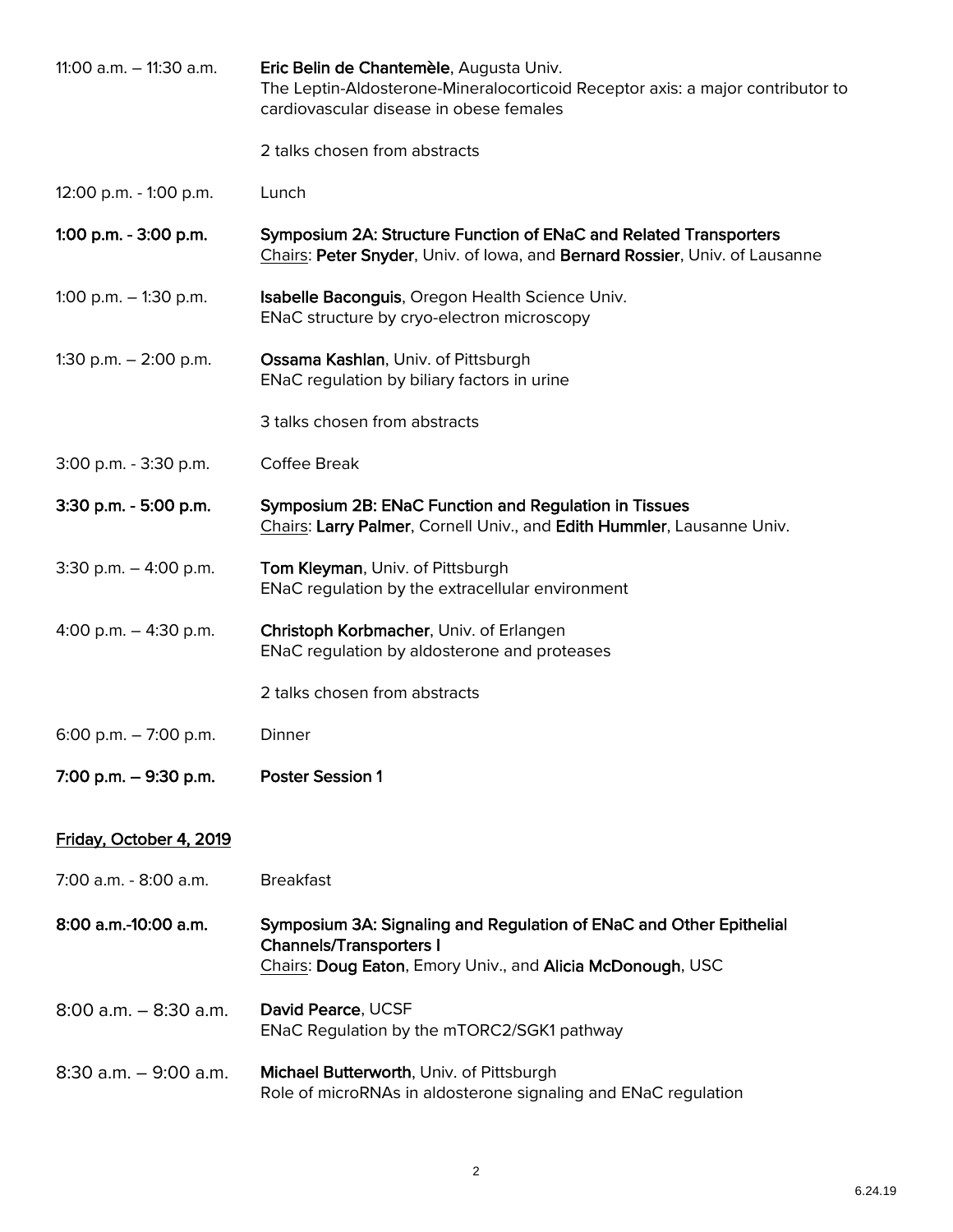| $9:00$ a.m. $-9:30$ a.m    | Kenneth Hallows, USC<br>Metabolic regulation of ENaC by AMPK and β1Pix                                                                                                                                                                                                                                             |
|----------------------------|--------------------------------------------------------------------------------------------------------------------------------------------------------------------------------------------------------------------------------------------------------------------------------------------------------------------|
|                            | 2 talks chosen from abstracts                                                                                                                                                                                                                                                                                      |
| 10:00 a.m. - 10:30 a.m.    | Coffee Break                                                                                                                                                                                                                                                                                                       |
| 10:30 a.m. - 12:00 p.m.    | Symposium 3B: Signaling and Regulation of ENaC and Other Epithelial<br><b>Channels/Transporters II</b><br>Chairs: Alexander Staruschenko, Medical College of Wisconsin, and Jim Stockand,<br>Univ. of Texas, San Antonio                                                                                           |
| $10:30$ a.m. $-11:00$ a.m. | Arohan Subramanya, Univ. of Pittsburgh<br>WNK kinases and cell volume regulation                                                                                                                                                                                                                                   |
| 11:00 a.m. $-$ 11:30 a.m.  | Robert Tarran, Univ. of North Carolina<br>SPLUNC1 and new clinical trials for CF treatment                                                                                                                                                                                                                         |
|                            | 2 talks chosen from abstracts                                                                                                                                                                                                                                                                                      |
| 12:00 p.m. - 1:00 p.m.     | Lunch                                                                                                                                                                                                                                                                                                              |
| 1:00 p.m.-3:00 p.m.        | Symposium 4A: ENaC Biogenesis and Trafficking<br>Chairs: Daniela Rotin, Univ. of Toronto                                                                                                                                                                                                                           |
| 1:00 p.m. $-$ 1:30 p.m.    | <b>Vivek Bhalla, Stanford</b><br>Metabolic syndrome and ENaC trafficking                                                                                                                                                                                                                                           |
| 1:30 p.m. $-$ 2:00 p.m.    | Olivier Staub, Univ. of Lausanne<br>Regulation of renal sodium transport by ubiquitination                                                                                                                                                                                                                         |
| $2:00$ p.m. $-2:30$ p.m.   | Theresa Buck, Univ. of Pittsburgh<br><b>ENaC Processing at the ER</b>                                                                                                                                                                                                                                              |
|                            | 2 talks chosen from abstracts                                                                                                                                                                                                                                                                                      |
| $3:00$ p.m. $-5:00$ p.m.   | APS Career Development Workshop/Hike<br>The purpose of the workshop/hike is to provide career advice from senior<br>investigators to junior faculty, post-doctoral fellows, and students on areas including<br>grant writing, academic promotion, manuscript writing, mentorship, and other faculty<br>activities. |
| 6:00 p.m. - 7:00 p.m.      | Dinner                                                                                                                                                                                                                                                                                                             |
| 7:00 p.m. -9:30 p.m.       | <b>Poster Session 2</b>                                                                                                                                                                                                                                                                                            |
| Saturday, October 5, 2019  |                                                                                                                                                                                                                                                                                                                    |
| 7:00 a.m. -8:00 a.m.       | <b>Breakfast</b>                                                                                                                                                                                                                                                                                                   |

8:00 a.m. -10:00 a.m. Symposium 5A: MR in the Vasculature Chairs: Frederic Jaisser, INSERM, and Iris Jaffe, Tufts Medical Center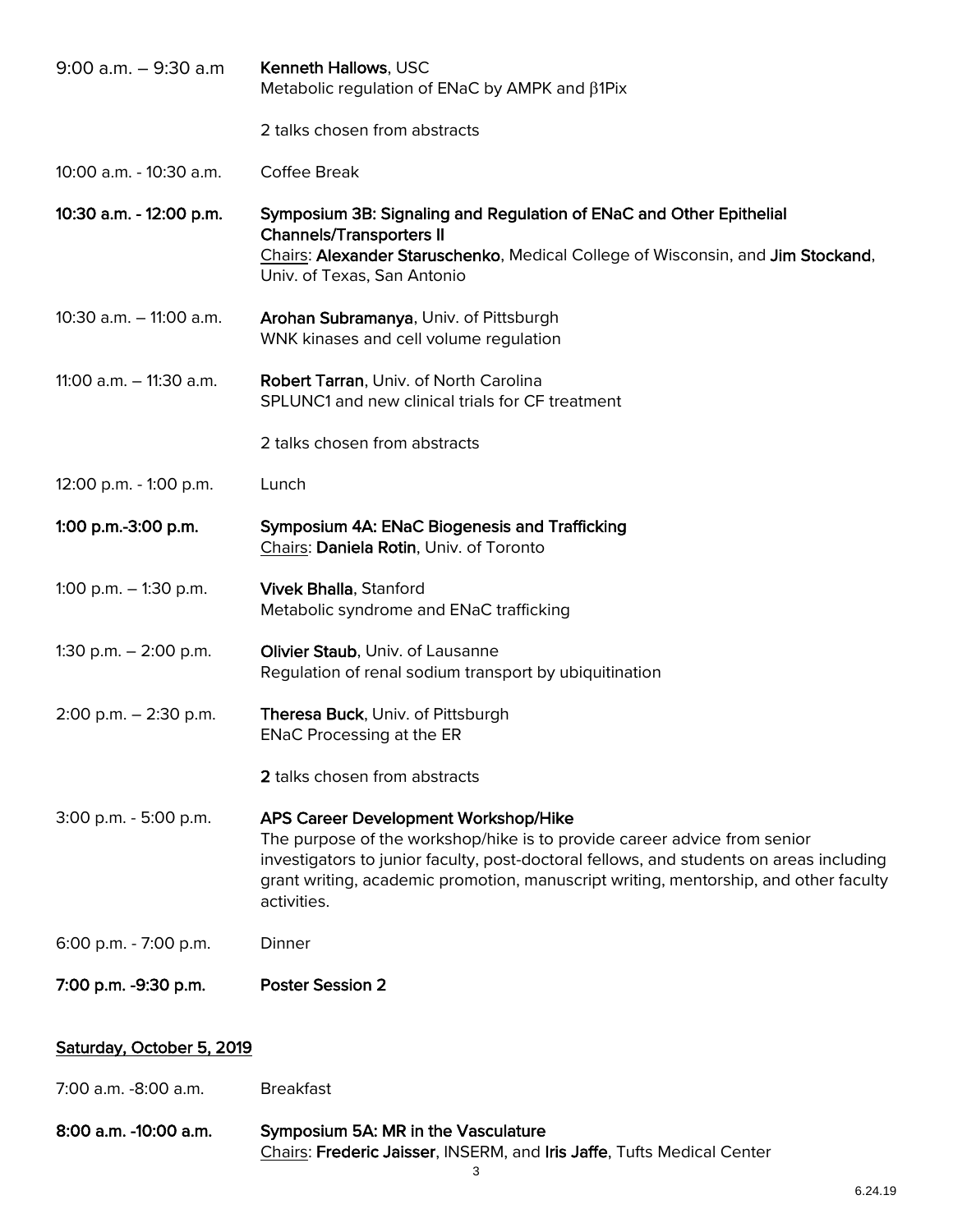| $8:00$ a.m. $-8:30$ a.m.    | <b>Anna Davel, Univ. of Campinas</b><br>Sex-specific mechanisms of resistance vessel endothelial dysfunction induced by<br>cardiometabolic risk factors             |
|-----------------------------|---------------------------------------------------------------------------------------------------------------------------------------------------------------------|
| $8:30$ a.m. $-9:00$ a.m.    | Jennifer Dupont, Tufts Medical Center<br>Sex differences in the role of smooth muscle cell MR in vascular aging                                                     |
|                             | 3 talks chosen from abstracts                                                                                                                                       |
| 10:00 a.m. - 10:30 a.m.     | Coffee Break                                                                                                                                                        |
| 10:30 a.m. - 12:00 p.m.     | Symposium 5B: MR in the Heart<br>Chairs: Gail Adler, Brigham and Women's Hospital, and Shawn Bender, Univ. of<br>Missouri                                           |
| $10:30$ a.m. $-11:00$ a.m.  | Guanghong Jia, Univ. of Missouri<br>Enhanced endothelium epithelial sodium channel signaling prompts left ventricular<br>diastolic dysfunction in obese female mice |
| 11:00 $a.m. - 11:30$ $a.m.$ | <b>TBA</b><br>Deoxycorticosterone/salt-mediated cardiac inflammation and fibrosis are dependent<br>on functional CLOCK signaling                                    |
|                             | 2 talks chosen from abstracts                                                                                                                                       |
| 12:00 p.m. - 1:00 p.m.      | Lunch                                                                                                                                                               |
| 1:30 p.m. - 2:30 p.m.       | <b>Clinical Plenary Lecture</b><br>Chair: Maria-Christina Zennaro, Paris Cardiovascular Research Center                                                             |
|                             | Bertram Pitt, Univ. of Michigan<br>The role of non-steroidal MR antagonists and new potassium binders for the<br>treatment of cardiovascular disease                |
| 2:30 p.m. - 6:00 p.m.       | Free time                                                                                                                                                           |
| 6:00 p.m. - 9:00 p.m.       | <b>APS Banquet and Awards Presentation</b>                                                                                                                          |
| Sunday, October 6, 2019     |                                                                                                                                                                     |
| 7:00 a.m. - 8:00 a.m.       | <b>Breakfast</b>                                                                                                                                                    |
| 8:00 a.m.-10:00 a.m.        | Symposium 6A: Normal and Pathogenic Regulation of Aldosterone Biosynthesis<br>Chairs: Eleanor Davies, Univ. of Glasgow, and Jun Yang, Monash Univ.                  |
| $8:00$ a.m. $-8:30$ a.m.    | William Rainey, Univ. of Michigan<br>Aging related autonomous aldosteronism                                                                                         |
| $8:30$ a.m. $-9:00$ a.m.    | Fabio Fernandes-Rosa, Paris Cardiovascular Research Center<br>A gain of function mutation in CLCN2 chloride channel gene causes primary<br>aldosteronism            |